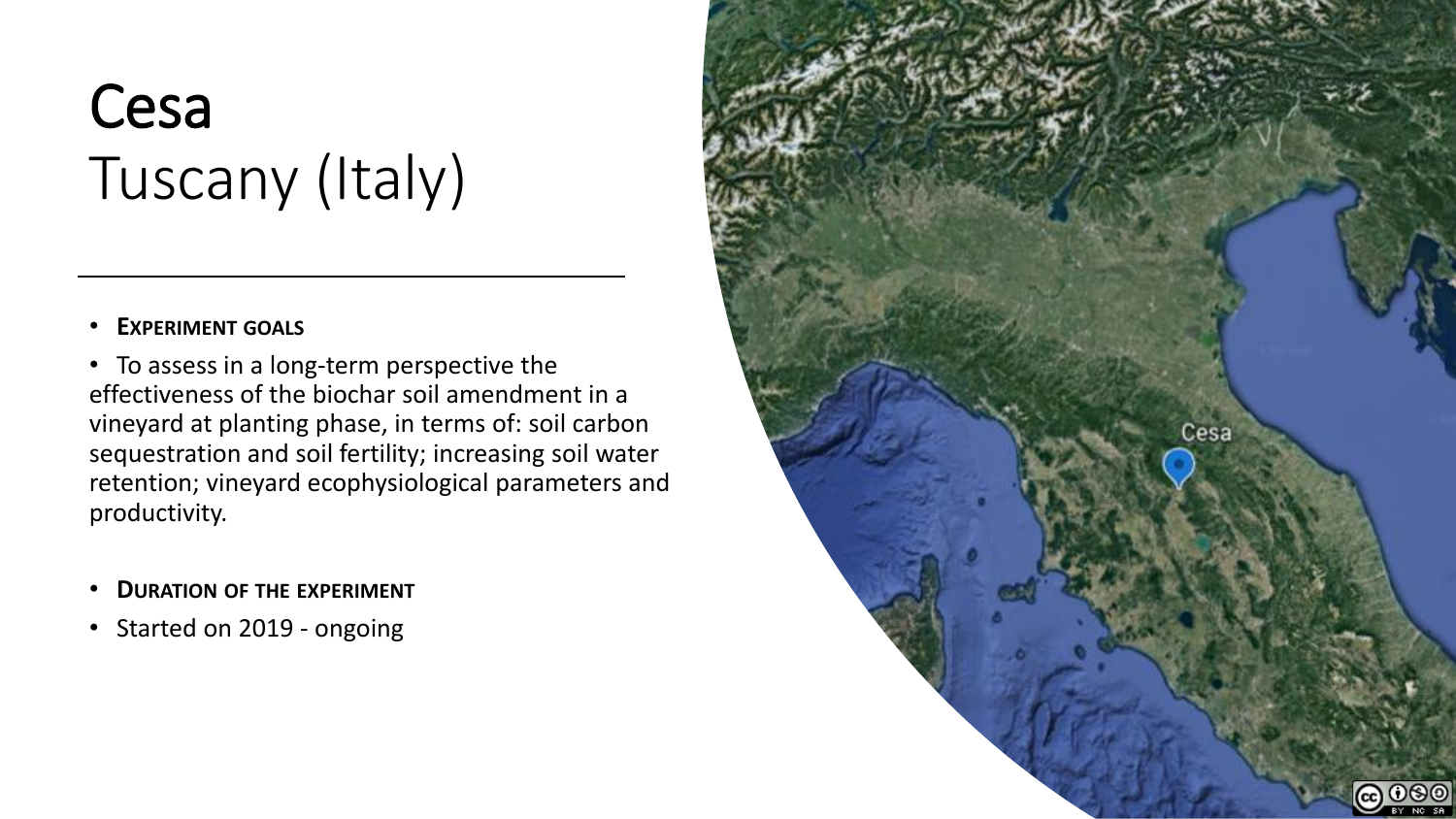# **SITE DESCRIPTION**

The field experiment was done in a vineyard at the Cesa (Ar) Azienda Sperimentale Ente Terre Regionali Toscane (Lat. 43◦19′16′′N; Long. 11◦47′ 38′′E; 282 m a.s.l.), planted in 2019 (cv. Merlot). The vineyard has plant-row spacing of 0.8 m and 2.8 m; rows orientation is East-West. The vineyard is not irrigated. The soil is clay-loam textured. A strip plot design was done, with two treatments and nine replicates (vineyard row)and it was set up in 2009. Each replicate comprises 100 grape plants. The treatments were: a single biochar application at a rate of 3 kg plant−1 at planting phase and a control. Biochar was applied mixing with soil directly in the hole where the grape plant was planted, at a depth of 0.3 m.

#### **BIOCHAR AND ITS APPLICATION IN THE FIELD**

The biochar applied was a commercial charcoal obtained from wood through the pyrolisis process at temperature of 600°C. The biochar complies with Italian legislation on biochar.



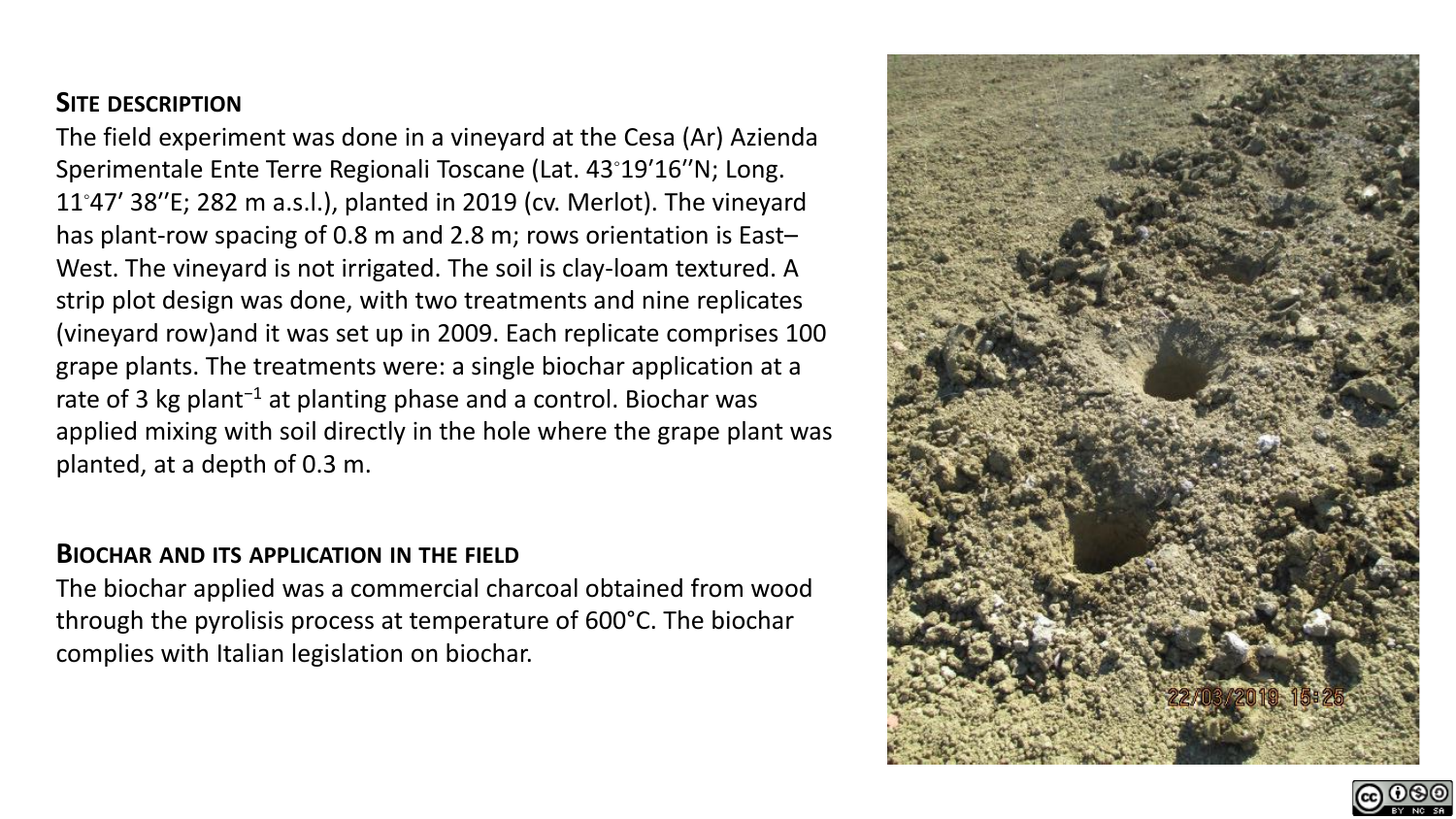### **MEASURED PARAMETERS**

**Soil analysis and interactions with biochar**: periodic soil analysis, pH, water retention, soil biological index. **Biochar dynamics and matrices**: soil carbon content. **Production data**: quality and quantity of grape yield.

#### **PLANNED ACTIVITIES OR POTENTIAL EXPERIMENTAL ACTIVITIES**

Cesa's long-term field experiment will be designed to represent an opportunity for the scientific community to test and verify the effects of adding biochar to the soil in a vineyard right from planting.